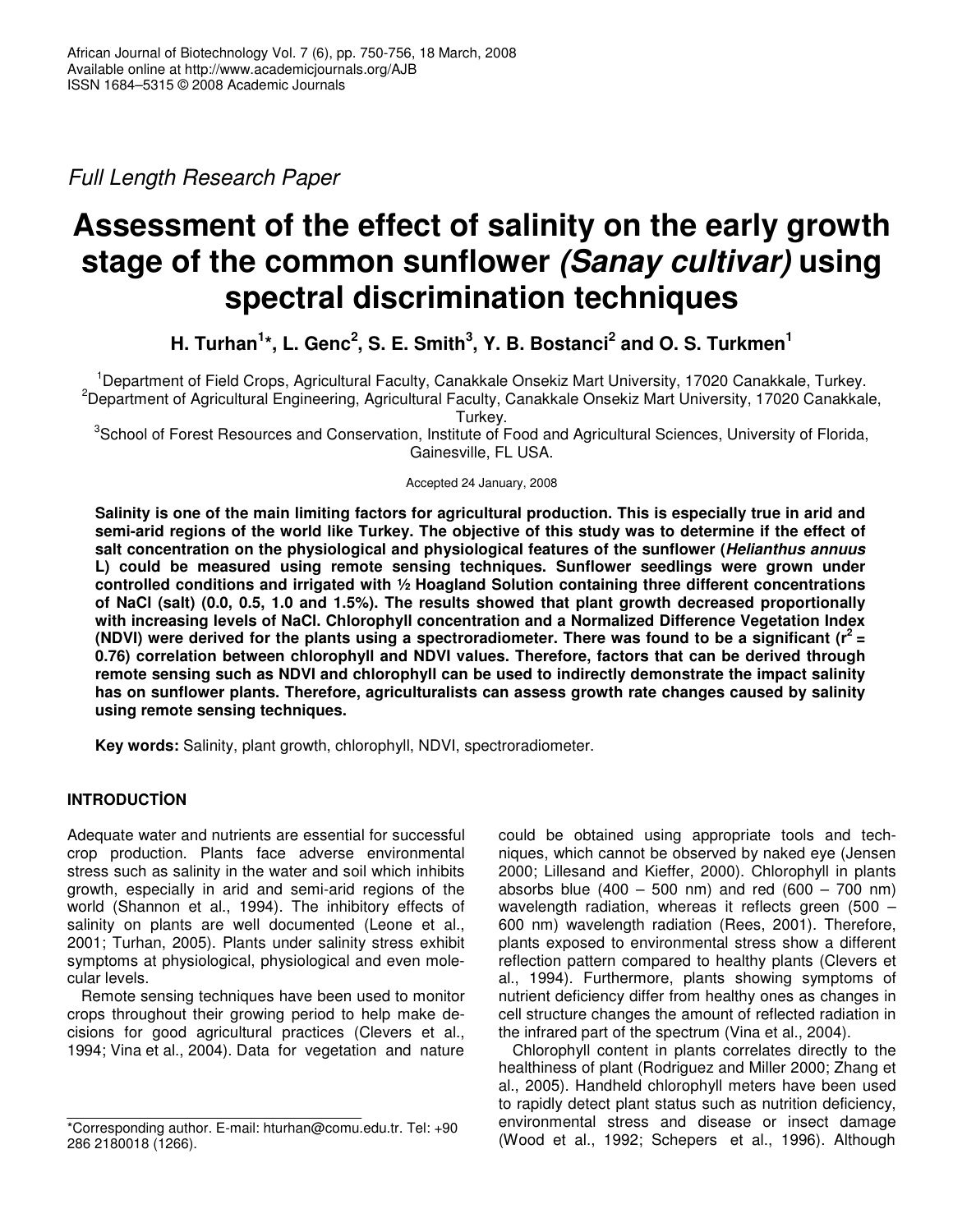handheld chlorophyll meters are convenient for monitoring plant health, they are not sufficiently sensitive to derive detailed spectral information from the plant. Therefore, multi-spectral techniques for determination of plant status, obtaining geographical information, as well as crop yield estimation, were used in this study.

Spectral data can be enhanced by using vegetation indices which are mathematical combinations between bands or selected wavelengths, when multispectral data were used (Barragan et al., 2006). Vegetation indices are a basic form of the spectral characteristic of vegetation that can be calculated from multispectral data. These vegetation indices operate by contrasting intense chlorophyll pigment absorptions in the red against the high reflectivity of plant materials in the NIR (Tucker 1979; Elvidge and Chen 1995; Blackburn, 1999; Moran et al., 2000).

A number of spectral reflectance indices have been used mainly to estimate plant features related to the development of the total photosynthetic area of the canopy. The most widely used index by remote sensing researchers is the Normalized Difference Vegetation Index (NDVI), originally proposed as a means of estimating green biomass (Rouse et al., 1973) and ultimately grain yield (Penuelas et al., 1997; Aparicio et al., 2000; Shanahan et al., 2001). NDVI equation showing plant healthiness is calculated using the formula:

NDVI = (Near-infrared – Visible Red) / (Near-infrared + Visible Red) (1)

NDVI potential values range from –1 to 1 (Rees, 2001). NDVI values closer to 1 indicate that the plant contains more chemical substances responsible for green coloration or chlorophyll molecules. The NDVI generally varies between 0.5 and 0.7 in a healthy plant under normal atmospheric conditions (Jensen, 2000; Campbell, 2002).

#### **Materials and Methods**

The study was conducted in Agricultural Data Processing and Remote Sensing Laboratory of Agricultural Faculty, Canakkale Onsekiz Mart University in Turkey. Oil type hybrid sunflower seeds of the species *Sanay cultivar* were obtained from the Syngenta Seed Company. The growth room was illuminated with cool white fluorescent tubes at 23±2°C with a 16 h photoperiod and a photosynthetic photon flux density (PPFD) of 95 µmolm<sup>-2</sup>s<sup>-1</sup>. The experimental design was a randomized block design with four replicates. The 6 L pots were filled in with washed and oven dried sand (3 kg) with an average bulk density of 1.53 gcm $3$ . Then, the water retention by the sand in a pot was determined.

#### **Preparation and application of solutions**

Five seeds were sown in each pot and all pots were watered every day at the same time with ½ Hoagland solution containing different levels of NaCl (0, 0.5, 1.5 and 2.0 %). The modified Hoagland solution consisted of 5 mM KNO<sub>3</sub>, 5 mM Ca $(NO<sub>3</sub>)<sub>2</sub>4H<sub>2</sub>O$ , 2 mM MgSO<sub>4</sub>7H<sub>2</sub>O, 1 mM KH<sub>2</sub>PO<sub>4</sub>, 0.1 mM EDTA, 0.1 mM Na<sub>2</sub>SO<sub>4</sub>, 0.1

mM Fe<sub>2</sub>SO<sub>4</sub>, 11.5 mM H<sub>3</sub>BO<sub>3</sub>, 4.6 mM MnCl<sub>2</sub>.4H<sub>2</sub>O, 0.2 mM  $ZnSO_4.7H_2O$ , 0.12 mM  $Na_2MO_4.2H_2O$ , 0,08 mM  $CuSO_4.5H_2O$ . The pH of all solutions was adjusted to 6.

De-ionized water was used exclusively for irrigation. Drained excess water was collected for each pot and, after bringing it up to the same volume with water, it was re-used for the next watering. This kept the concentration of salt constant.

NaCl, the most common compound in salt-affected soils (Szabolcs, 1994), was chosen to produce saline conditions in this experiment. Sunflower is a moderately salt tolerant crop (Turhan and Ayaz, 2004), therefore, 0, 0.5, 1.0 and 1.5% NaCl concentration were used. After emergence, one seedling was left in each pot and rests were discarded. Although the seeds were germinated at 1.5% NaCl, they could not survive and so were not included in the final analysis. All measurements were taken on plants after they formed real leaves. These measurements included (1) number of leaves per plant, (2) plant height, (3) total leaf area, (4) stem diameter, (5) fresh leaf weight, (6) dry leaf weight, (7) fresh root weight and (8) dry root weight. Total leaf area was determined by scanning all the leaves in a plant. For dry weights, the samples were dried in an oven for three days at 105°C and immediately weighed.

#### **Spectral measurements**

A FieldScout CM 1000 chlorophyll meter (FieldScout Spectrum Technologies, Inc.) was used to measure the chlorophyll content. Chlorophyll was measured on the same day that the spectral measurement made. The FieldScout CM 1000 chlorophyll meter detects and measures electromagnetic radiation at wavelengths between 700 and 840 nm to estimate the quantity of chlorophyll in leaves. A laser beam defines the target when activated. Chlorophyll measurements were made from a range of 30 cm with field of view of 1.10 cm in diameter. Three chlorophyll index measurements were taken from each leaf. The appropriate wavelengths of ambient and reflected radiation are used to calculate and display a chlorophyll index value. The recorded data was downloaded to a computer for further analysis using FieldScout CM1000TM software.

Canopy reflectance was detected with a narrow-bandwidth visible-near-infrared portable FieldSpec Handheld Spectroradiometer (ASD HH) manufactured by Analytical Spectral Devices, Inc. It was fitted with a 1° field of view optic (FOV) and 0.5cm diameter (Figure 1). The ASD HH instrument detects 512 continuous bands with a 1.5 nm sampling interval sensitive to the 325 to 1075 nm portion of the spectrum. The spectral resolution of the ASD HH spectroradiometer is 3.5 nm for the region 325 - 1075 nm. The sensor was placed above each plant at 30 cm. Three spectral reflectance measurements were taken for each plant, each being the average of five scans (Figure 1). The reflectance spectrum was calculated in real time as the ratio between the reflected and the incident spectra on leaf, where the incident spectrum was periodically obtained from the radiation reflected by a barium sulphate standard panel before and immediately after each measurement (ASD 2006). All corresponding measurements for were made on the same day under halogen light with a 45°FOV (Figure 1). Each scan was saved on a computer. Narrow bands spectral reflectance data were collected by the ASD HH for each of 16 days growth period and were used to calculate the NDVI.

Statistical analysis was carried out by using the SAS computer package (SAS 1999). The least significant difference (LSD) test was applied for means of separation at the 0.05 significance level. For the results, in addition to absolute values, relative decrease was also used. The relative decrease was calculated for each Salinity level using of the formula:

Relative decrease  $(\%)$  = 100 - (Absolute value x 100 / Value at 0% NaCl) (2)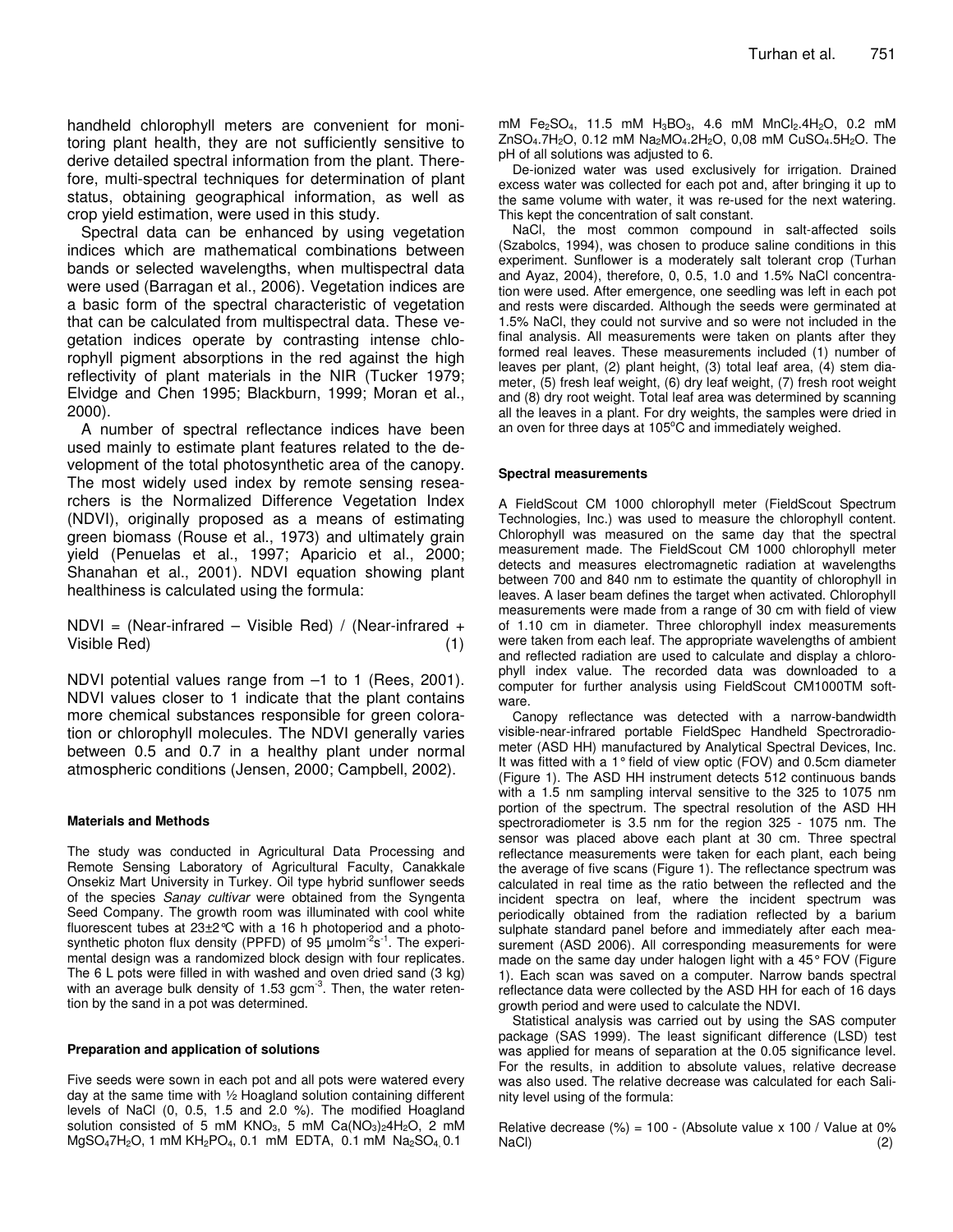

**Figure 1.** Data collection with handheld Spectroradiometer.



**Figure 2.** Daily change in NDVI values for sunflower at seedling stage. Each point represents the average of five readings.

## **Results and Discussion**

Results of daily average NDVI and chlorophyll index value are shown in Figure 2 and Figure 3, respectively. The spectroradiometer and chlorophyll index value were taken when first leaf (except cotyledon) formed. For NDVI values, control and 0.5% NaCl treatments produced a similar pattern throughout growth period. However, NDVI values for 1.0% NaCl showed a noticeable lower trend compared to the control and 0.5% NaCl treatments (Figure 2). NDVI and chlorophyll index showed a similar pattern (Figure 3). However, the differences between treatments in terms of chlorophyll index values were more apparent than NDVI results. At the end of the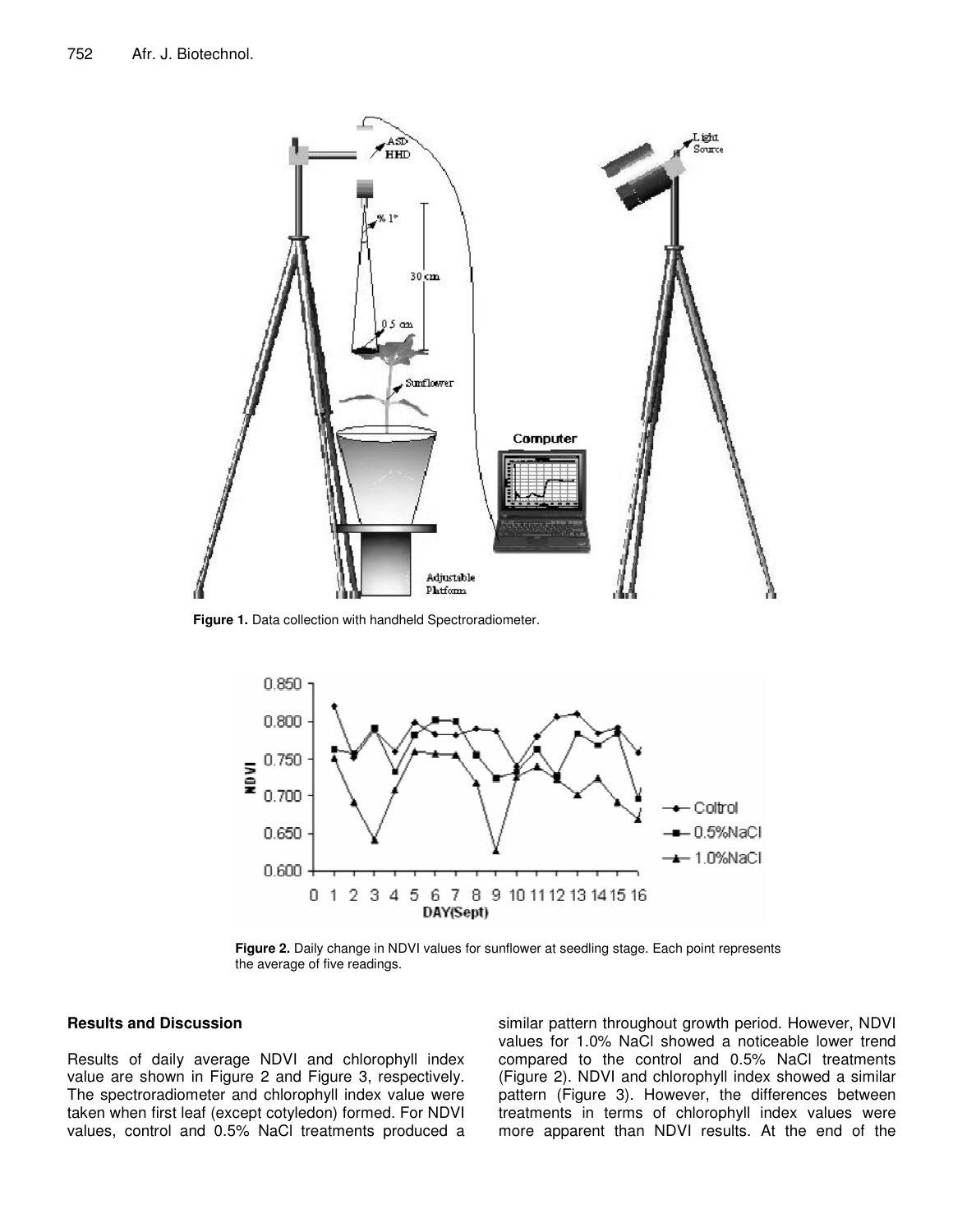

**Figure 3.** Daily change in chlorophyll index value for sunflower at seedling stage. Each point represents the average of five readings.

seedling stage, growth slowed down and so consequently did the chlorophyll index value.

Results of variance analysis indicated that the effect of NaCl on the plants were highly significant with the growth of sunflower decreasing with increasing levels of NaCl. Plants under NaCl stress produced fewer and smaller leaves and, consequently less total leaf area per plant (Figure 4). Moreover, salinity caused reductions in shoot and root growth. Increasing levels of NaCl caused a delay in seed germination. In previous studies, this inhibitory effect of salinity on plant growth was well documented (Zeng and Shannon, 2000; Turhan and Ayaz, 2004). As a result, the test method used in this study can be applied to determine response of the sunflower to salinity.

Similar to the plant's physiological characteristics, the average chlorophyll index value as a physiological character decreased with increasing salinity (Figure 4). The 0.5 and 1.0% NaCl treatments induced 41 and 58%, respectively, a reduction in the chlorophyll content as shown in Figure 4. Similarly, Netondo et al. (2004) found that 250 mM NaCl (1.46%) caused reductions up to 58 and 68% in chlorophyll a and chlorophyll b, respectively, in sorghum.

Netondo et al. (2004) found that the chlorophyll content reduction of leaves started to occur in plants grown at 100 mM NaCl and higher concentrations. These reductions could be attributed to the effect of salinity that causes inhibition of synthesis of chlorophyll or accelerating its degradation (Reddy and Vora 1986). It was also reported by Rodriguez and Miller (2000) that hand-held chlorophyll meter readings are positively correlated with chlorophyll and nitrogen concentrations in plants.

Spectral reflectance results of sunflower in controlled conditions were acquired using a spectroradiometer and a chlorophyll meter. NDVI results showed that control treatment did not significantly differ from the 0.5% NaCl

although there was a reduction in NDVI value at 0.5% NaCl compared with the control (Figure 5). Similar results were demonstrated by Leone et al. (2001) on pepper plant grown under salinity stress. However, the 1.0% NaCl treatment was significantly different than the control and the %0.5 NaCl treatments.

Correlations between sunflower plant physiology under salt stress are presented in Table 1. It was found that all the correlations between the physiological characteristics were highly significant ( $P < 0.01$  and  $P < 0.001$ ) and also that the correlation coefficients were high. These high levels of correlations indicate that the physiological characteristics were highly dependent on each other. Similarly, in spectral measurements, there was a significant correlation between chlorophyll measured by handheld chlorophyllmeter and NDVI derived from the spectro-radiometer measurement (coefficient  $= 0.76$ ). In addition, the correlation coefficients between chlorophyll and the physiological characteristics were higher than those between NDVI and the physiological characteristics. In other words, correlation coefficiency for NDVI ranged between 0.76 - 0.86, whereas for the chlorophyll index it ranged between 0.85 - 0.95 (Table 1).

The physiological characteristics used in this study required more destructive and time consuming measurements. The relationship between chlorophyll and NDVI values in the spectral aspect has been previously investigated by several researchers (Penuelas et al., 1995; Jacobsen et al., 1998; Sims and Gamon, 2002). This research indicated that simple spectral index such as NDVI provides some information on crop exposed to salinity at early growth stage such as seedling.

## **Conclusion**

Salinity has a detrimental effect on sunflower seedlings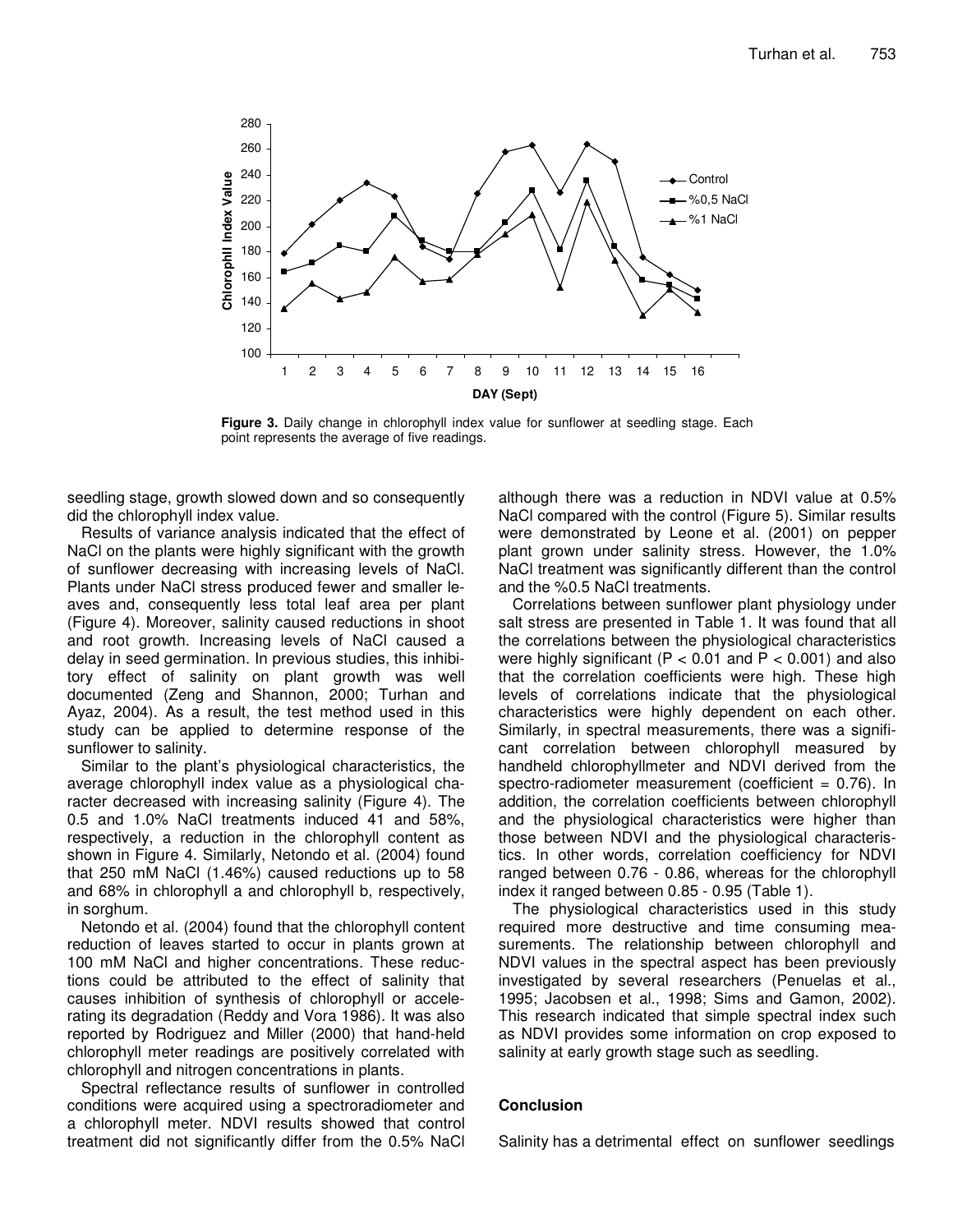

**Figure 4.** The effect of NaCl on some physiological characteristics in sunflower at early growth stage. Means with the same letter are not significant at  $P = 0.05$ . Values in brackets represent relative reductions (%).



**Figure 5.** The effect of NaCl on chlorophyll index and NDVI values in sunflower at early growth stage. Means with the same letter are not significant at  $P = 0.05$ . Values in brackets represent relative reductions (%).

and chlorophyll index measurements can discriminate the effects of all NaCl concentrations on sunflower growth. Although the effect of salinity on the growth in terms of NDVI was clearly seen, there was no significant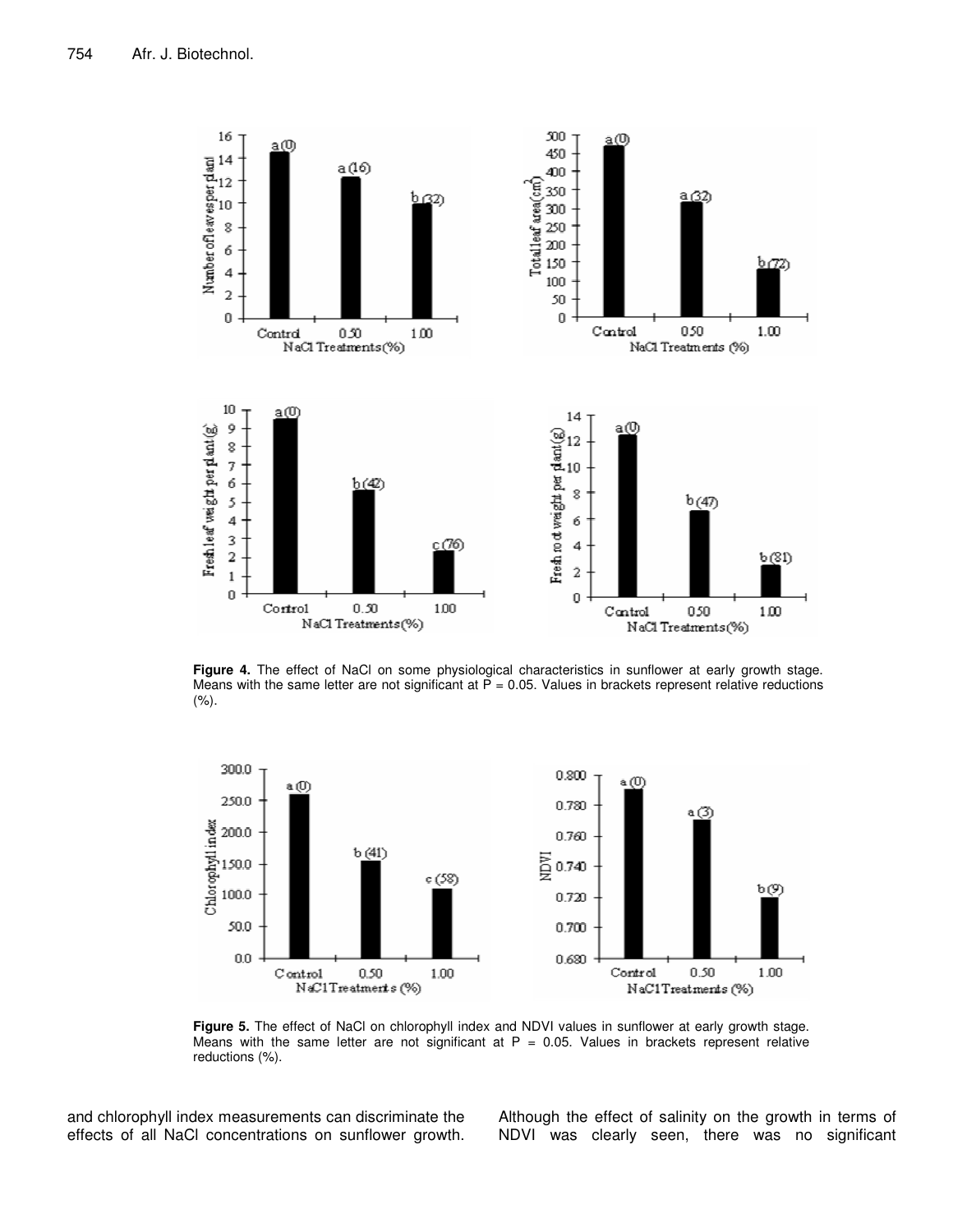| <b>Characters</b> | <b>NL</b> | <b>PH</b> | TLA       | <b>SFW</b> | <b>LFW</b> | <b>LDW</b> | SD        | <b>RFW</b> | <b>RDW</b> | <b>CHL</b> |
|-------------------|-----------|-----------|-----------|------------|------------|------------|-----------|------------|------------|------------|
| <b>PH</b>         | $0.86***$ |           |           |            |            |            |           |            |            |            |
| <b>TLA</b>        | $0.90***$ | $0.93***$ |           |            |            |            |           |            |            |            |
| <b>SFW</b>        | $0.88***$ | $0.97***$ | $0.95***$ |            |            |            |           |            |            |            |
| LFW               | $0.93***$ | $0.93***$ | $0.95***$ | $0.98***$  |            |            |           |            |            |            |
| LDW               | $0.86***$ | $0.93***$ | $0.93***$ | $0.99***$  | $0.97***$  |            |           |            |            |            |
| SD                | $0.91***$ | $0.97***$ | $0.96***$ | $0.97***$  | $0.98***$  | $0.93***$  |           |            |            |            |
| <b>RFW</b>        | $0.91***$ | $0.83**$  | $0.83**$  | $0.93***$  | $0.96***$  | $0.91***$  | $0.91***$ |            |            |            |
| <b>RDW</b>        | $0.91***$ | $0.89***$ | $0.89***$ | $0.97***$  | $0.97***$  | $0.96***$  | $0.95***$ | $0.98***$  |            |            |
| CHL               | $0.84**$  | $0.90***$ | $0.88***$ | $0.94***$  | $0.95***$  | $0.92***$  | $0.94***$ | $0.91***$  | $0.93***$  |            |
| <b>NDVI</b>       | $0.77***$ | $0.76**$  | $0.78**$  | $0.86***$  | $0.84**$   | $0.84**$   | $0.80**$  | $0.84**$   | $0.86***$  | $0.76**$   |

**Table 1.** The correlation between the measured characteristics in sunflower seedlings grown under salt stress.

\*\* and \*\*\*: Significant at 0.01 and 0.001 level, respectively.

NL: Number of leaves per plant, PH: Plant height, TLA: Total leaf area, SFW: Shoot fresh weight, LFW: Leaf fresh weight, LDW: Leaf dry weight, SD: Stem diameter, RFW: Root fresh weight, RDW: Root dry weight, CHL: Chlorophyll index value, NDVI: Normalized difference vegetation index.

difference between the control and 0.5% NaCl. Thus, it seems that chlorophyll index measurements more accurately determined the salinity effect than NDVI derived from the handheld spectroradiometer. However, in order to derive accurate results, one may use some other indices such as ratio index, water index, chlorophyll index, soil adjusted vegetation index to determine relationship between reflectance and physiological parameters. Both NDVI and chlorophyll index measurements provide capability to detect salt stress on sunflower plants at seedling stage prior to their visual symptoms. Therefore, farmers will have opportunity to evaluate problematic areas and take preventative steps for stress factors using these spectral techniques before damage occurs. However, before this approach is app-lied to agricultural fields, further experiments in the field must be carried out.

## **Acknowledgement**

This project (No. 104O244) was supported by the Scientific and Technological Research Council of Turkey (TUBITAK).

#### **REFERENCES**

- Aparicio N, Villegas D, Casadesus J, Araus JL, Royo C (2000). Spectral vegetation indices as nondestructive tools for determining durum wheat yield. Agron. J. 92: 83-91.
- ASD (2006). Analytical Spectral Devices Inc. Technical Guide, D'Eon SP, Magasi LP, Lachance D, DesRochers P, ASD, Boulder, CO, Chapter 10.
- Barragan JMP, Granados FL, Exposito MJ, Torres LG (2006). Spectral discrimination of Ridolfia segetum and sunflower as affected by phenological stage. Weed Res. 46: 10-21.
- Blackburn GA (1999). Relationships between spectral reflectance and pigment concentrations in stacks of deciduous broadleaves. Remote Sens. Environ. 70: 224-237.
- Campbell JB (2002). Introduction to Remote Sensing, 3<sup>rd</sup> Edition, Guilford Publications, New York, pp. 621.
- Clevers J, Buker C, Van Leeuwen HJC, Bouman BAM (1994). A framework for monitoring crop growth by combining directional and spectral remote sensing information. Remote Sens. Environ. 50: 161- 170.
- Elvidge CD, Chen Z (1995). Comparison of Broad-Band and Narrow-Band Red and Near-Infrared Vegetation Indices, 54: 38-48
- Jacobsen SE, Pedersen H, Jensen CR (1998). Reflectance measurements, a quick and non-destructive technique for using agricultural research. International Conference on Sustainable Agriculture in Tropical and Sub-Tropical Highlands with Special Reference to Latin America (SATHLA), 9-13/3 1998, Rio de Janerio, Brasil.
- Jensen JR (2000). Remote sensing of environment: An earth source perspective. Prentice-Hall Inc. New Jersey.
- Leone AP, Menetti M, Sorrentino G (2001). Reflectance spectrometry to study crop response to soil salinity. Italian J. Agron. 4(2): 75-85.
- Lillesand TM, Kieffer RW (2000). Remote sensing and image interprettation. John Wiley and Sons, New York, pp. 753.
- Moran JA, Mitchell AK, Goodmanson G, Stockburger KA (2000). Differentiation among effects of nitrogen fertilization treatments on conifer seedlings by foliar reflectance: A comparison of methods. Tree Physiol., 20: 1113-1120.
- Netondo GW, Onyango JC, Beck E (2004). Sorghum and Salinity: II. Gas Exchange and Chlorophyll Fluorescence of Sorghum under Salt Stres. Crop Sci. 44: 806-811.
- Penuelas J, Filella I, Gamon JA (1995). Assesment of photosynthetic radiation-use efficiency with spectral reflectance. New Phytol. 131: 291-296.
- Penuelas J, Isla R, Filella I, Araus JL (1997). Visible and near- infrared reflectance assessment of salinity effects on barley. Crop Sci., 37: 198-202.
- Reddy MP, Vora AB (1986). Changes in pigment composition, Hill reaction activity and saccharides metabolism in Bajra (*Pennisetum typhoides* S&H) leaves under NaCl salinity. Photosynthetica, 20: 50- 55.
- Rees WG (2001). Physical principle of remote sensing. Second edition, Cambridge University Press, Cambridge, p. 343.
- Rodriguez IR, Miller GL (2000). Using a chlorophyll meter to determine the chlorophyll concentration, nitrogen concentration, and visual quality of St. Augustinegrass. Hort Sci. 35: 751-754.
- Rouse JW, Haas RH, Schell JA, Deering DW (1973). Monitoring vegetation systems in the great plains with ERTS, Third ERTS Symposium, NASA SP-351, 1: 309-317.
- SAS Institute (1999). SAS/STAT user's guide. Version 8.0. Vol. 3. SAS Inst., Cary, NC.
- Schepers JS, Blackmer TM, Wilhelm WW, Resende M (1996). Transmittance and reflectance measurements of corn leaves from plants with different nitrogen and water supply. J. Plant Physiol., 148: